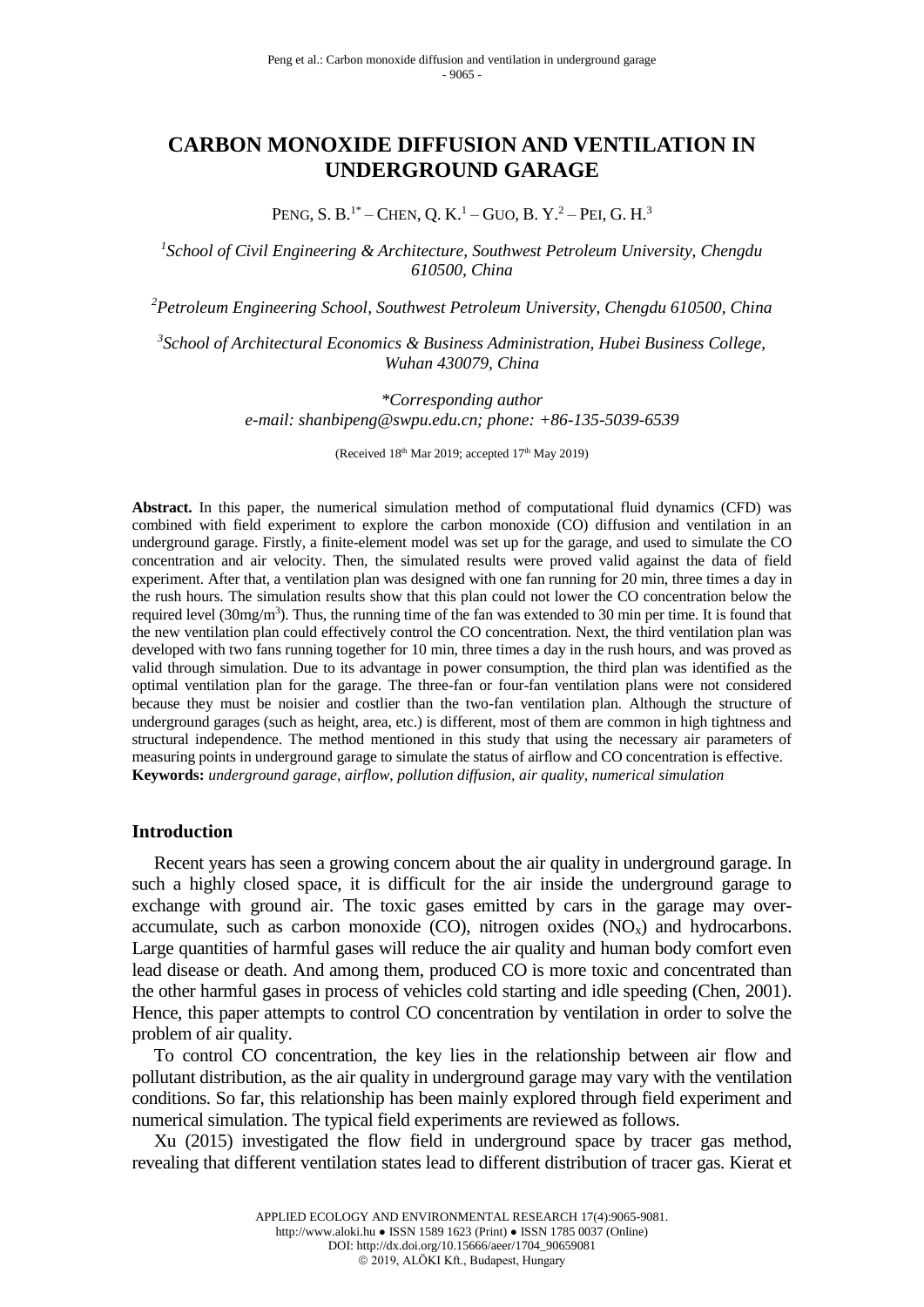al. (2018) applied the same method to assess the exposure of indoor breathing air, and found that the exposure of indoor air pollution is affected by the air flow interaction in the breathing zone. With the aid of federal equivalent method, Zhao et al. (2017) studied the seasonal concentrations of PM 2.5 and other pollutants in underground garage, concluding that natural ventilation alone cannot dilute particles effectively in the residential garage. Targeting a wavy air-water interface, Buckley and Verson (2017) measured the airflow through laser induced fluorescence (LIF) flow visualization and particle image velocimetry (PIV). Zhang et al. (2008) adopted the hydroxybenzene reagent method to capture the concentration of formaldehyde, and discovered that the air quality is severely affected by the emission of materials in the compartments of many compact cars sold in China.

The numerical simulation has been increasingly employed recently, thanks to its low consumption of manpower and materials. The fluid state is usually simulated by the computational fluid dynamics (CFD). For instance, Liu et al. (2019a, 2018, 2016a, b), Yong et al. (2017) studied flow characteristics of gas in a pipe and analyzed the formation mechanism of trailing oil. Kurnia et al. (2014) numerically simulated the methane dispersion in an underground mine. Wang et al. (2016) explored the storage temperature field in a non-ventilated underground granary using the CFD. Choi et al. (2013) relied on the CFD to investigate the hydrogen leakage of cars in underground garage. Papakonstantinou et al. (2003) examined the air quality and CO dispersion of underground garage through the numerical method and experiment. Xue and Ho (2000) set up a model of underground garage and simulated CO diffusion and heat conduction. Wang et al. (2009) simulated the diffusion of dust at underground power house. Widiatmojo et al. (2013) evaluated the gas diffusion of turbulent flow in mine ventilation system by numerical simulation. Hong et al. (2010) studied the influence of branch tunnels on CO diffusion at underground power house. Bai et al. (2016) probed into the flow field of a train running to the rescue station through both experiment and simulation. Wang et al. (2017) simulated and calculated how forced ventilation affects the water spray and dust suppression on the work face of coal mine. Wang and Ren (2013) carried out a CFD analysis on the behavior of dust flow and air flow above an underground bin. Bascompta et al. (2016) and Liu et al. (2019b) tackled the impacts of ventilation layout on the environment using the geographical information system (GIS).

Concerning pollutant distribution and flow field in closed space, the existing studies either resort to CFD simulation or rely on field experiment. There are relatively few studies that combine these two approaches. To make up for this gap, the CFD simulation and field experiment are combined in this paper to discuss the CO concentration at an underground garage. The experimental data help determine parameters of boundary conditions, and verify the availability of the modelling, thus ensuring the simulation accuracy.

Generally, the structure of underground garages is different due to various requirements, however they are common in their special characteristics such as high air tightness and structural independence. Although the results of this real case may not apply to all cases, the proposed method in this paper that combines the CFD and field experiment is proved available. The ventilation analysis of different underground garages only needs to adjust the geometry model and the relevant environmental parameters.

## **Methodology**

*Research object*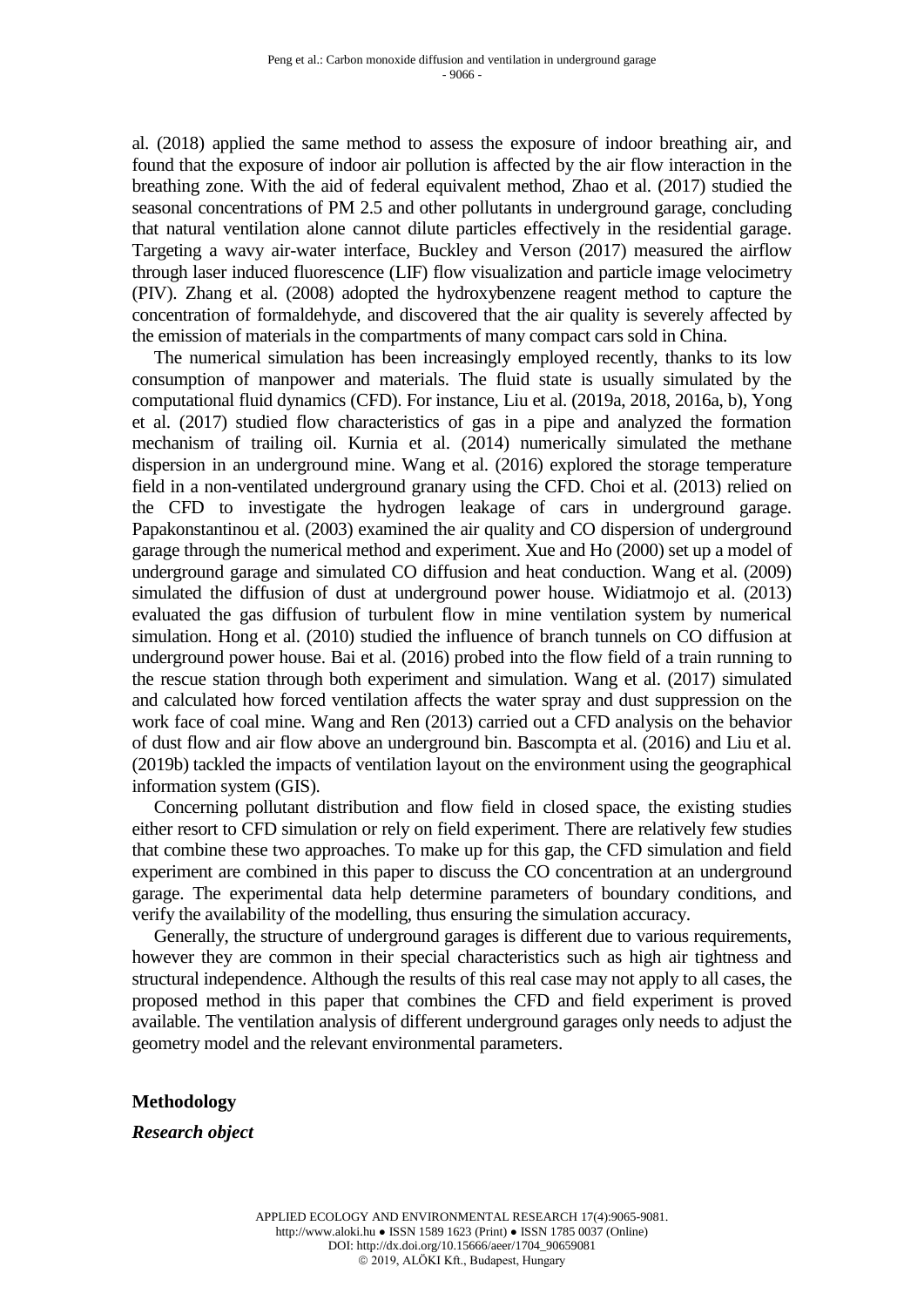This paper tackles a real problem in an underground garage within a university of southwestern China's Sichuan Province. The photos and model of the garage are presented in *Figure 1*. The cars in the garage were defined as pollution sources.

As shown in *Figure 1*, the 48 m  $\times$  45 m  $\times$  3 m (L $\times$ W $\times$ H) garage has about 200 parking spaces, 3 aisles (b~d) and one secure channel (f). Under pressure difference, a limited amount of fresh air can enter the garage through ventilation shafts (e). The airflow in the garage is driven by the thermal and wind pressures from the natural ventilation system, and the mechanical force of fans.



*Figure 1. The model (a) and photos (b~g) of the underground garage*

The measured pressure is positive at each ventilation shaft, and negative at the entrance. This means the fresh air flows into the garage from the entrance and leaves from the shafts. The flowing process is illustrated in *Figure 2*.



*Figure 2. The flowing process in the underground garage*

APPLIED ECOLOGY AND ENVIRONMENTAL RESEARCH 17(4):9065-9081. http://www.aloki.hu ● ISSN 1589 1623 (Print) ● ISSN 1785 0037 (Online) DOI: http://dx.doi.org/10.15666/aeer/1704\_90659081 2019, ALÖKI Kft., Budapest, Hungary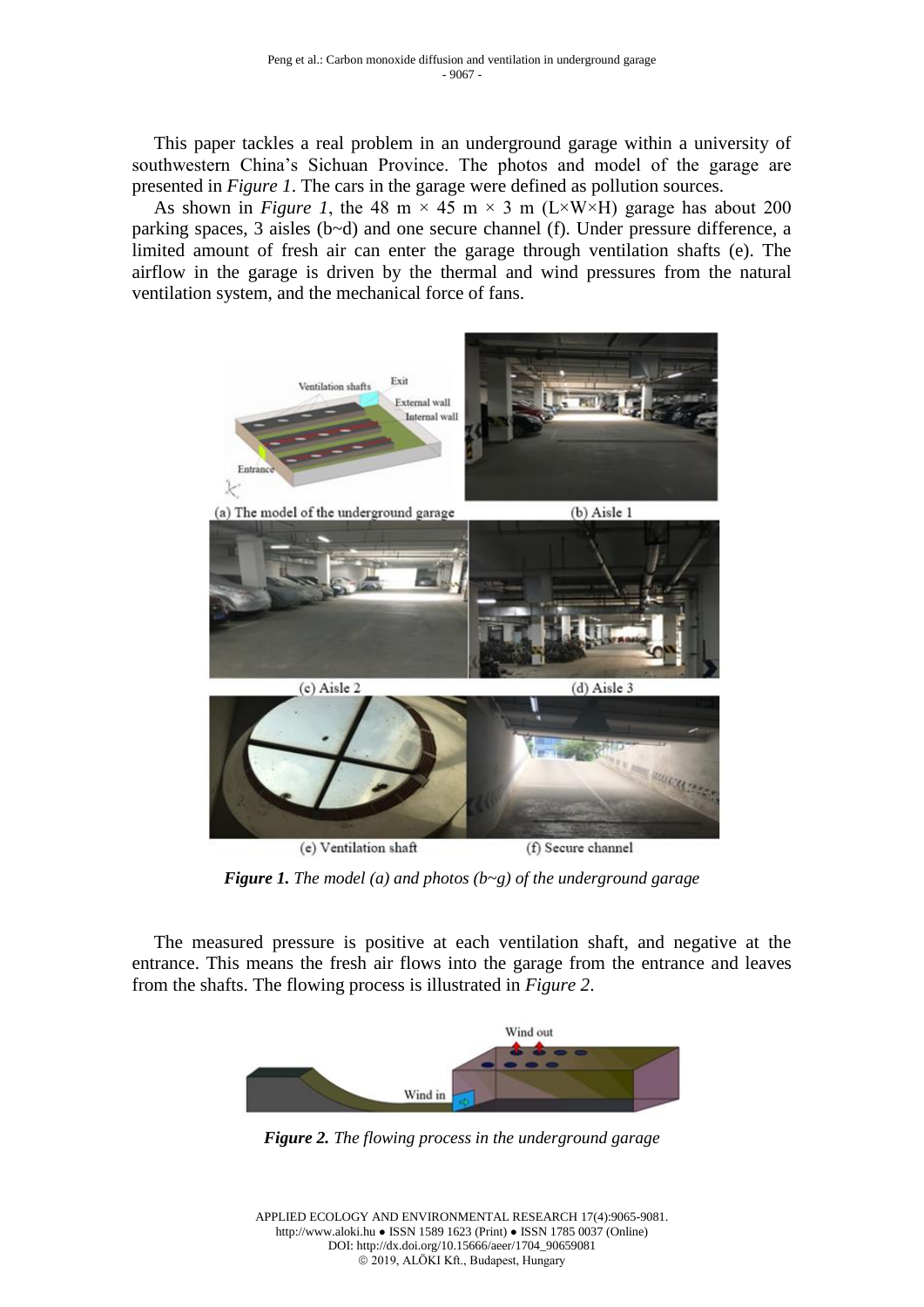The space of underground garage is divided into three areas by two internal walls with four exhaust fans located in different positions (*Fig. 3*). Each fan runs at 500~750 rpm, propelling 32,000~42,000 m<sup>3</sup> fresh air per hour.



*Figure 3. The layout plan of the underground garage*

In this research, several ventilation conditions were simulated by the CFD, and verified by the experimental data. On this basis, the most cost-effective control plan for CO concentration was selected as the optimal solution.

# *Field experiment*

The underground garage was divided into four areas for measurement, namely, the parking lots (D), secure channel (A), aisles (B), plus the entrance and exit (C) (*Fig. 4*). The CO concentration was measured in rush hours (i.e. 8am, 12pm and 2pm) as well as at 10am and 4pm. The data collected at two hours later were taken as control data.



*Figure 4. The measuring points in the underground garage*

The air velocity and CO concentration were respectively measured by a hot-wire anemometer (error:  $\pm 0.03$ ; range:  $0.15 \approx 30$  m/s) and a Z500XP CO sensor (error:  $\pm$  0.05; range: 0~300 ppm) (*Fig. 5*). Before measuring the air velocity, the probe of the hot-wire anemometer should be set perpendicularly to the wind direction. During the measurement, the CO sensor should be turned on and placed at the measuring point for a few minutes.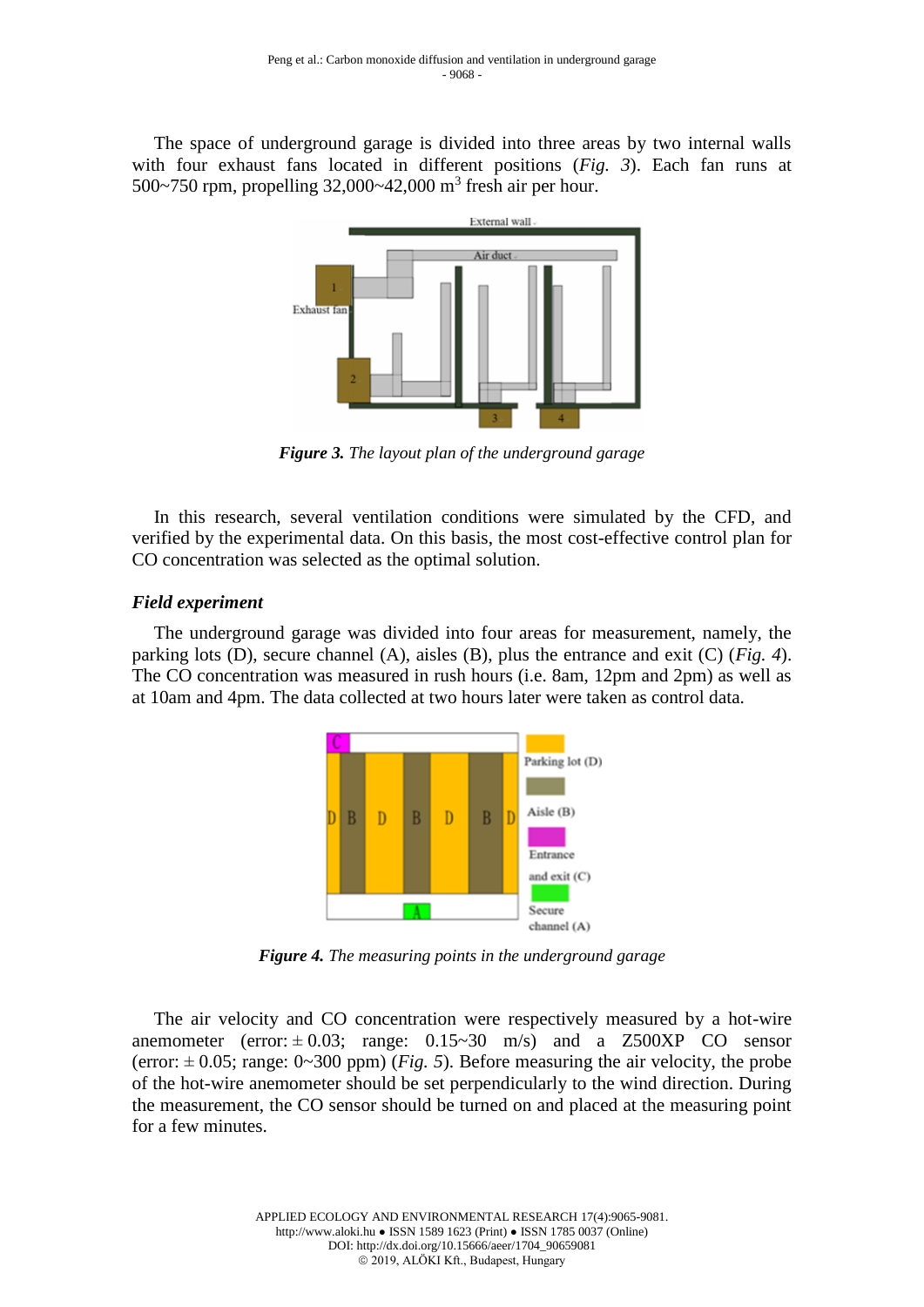

(a) Hot-wire anemometer

(b) CO sensor

*Figure 5. Measuring instruments*

The CO concentration of the aisles must be strictly controlled to protect the health of pedestrians. The three aisles in the underground garage were numbered as aisle 1, aisle 2 and aisle 3. Five measuring points were arranged in the middle of each aisle at an equal interval from the entrance to the exist (*Fig. 6*).



*Figure 6. The aisles and measuring points*

To investigate whether the outside environment will affect the airflow and CO diffusion in the underground garage, air velocity and CO concentration are measured respectively at each measuring point and outdoor for several times in one week. The mean of the five results was taken as the final value, when record the CO concentration, the unit "ppm" was converted into "mg/m<sup>3</sup>":

$$
\frac{mg}{m^3} = \frac{M}{22.4} \times ppm \times \frac{273}{273 + T} \times \frac{P}{101325}
$$
(Eq.1)

where T is the measured temperature; P is the measured pressure (Bar); M is the molecular mass of the measured gas.

The measured data are recorded in *Tables 1* and *2.* The results from *Tables 1* and *2* directly show the CO concentration and air velocity of each measuring point and outdoor. It can be found in *Table 1* that the CO concentration various from 1.8 mg/m<sup>3</sup> to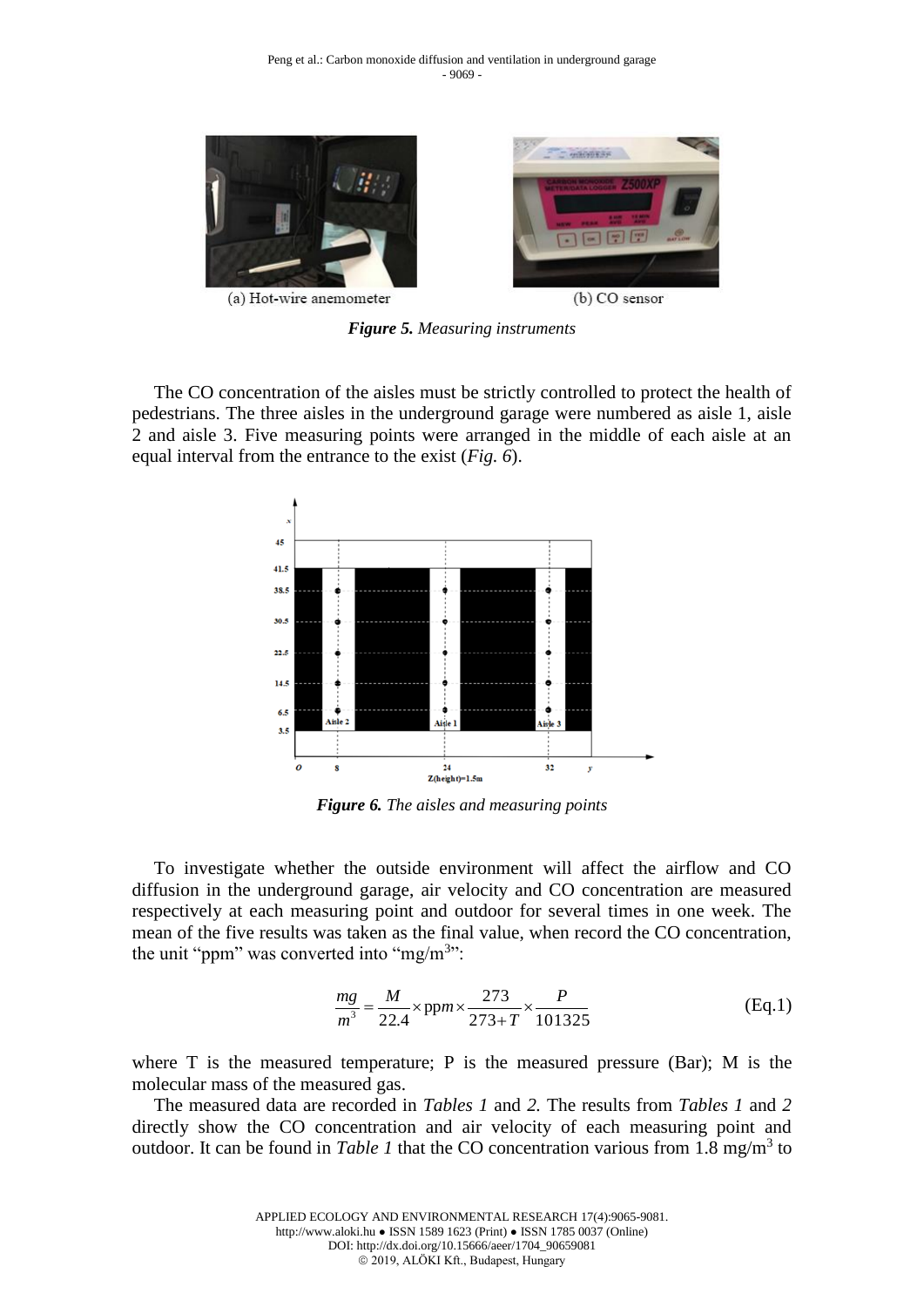$2.6$  mg/m<sup>3</sup> but the CO concentration of underground garage is much higher. It proofs that CO concentration of underground garage is mainly affected by the parking vehicles, low CO concentration of outdoor cannot greatly affect that of underground garage.

| Outdoor |         | Point 1 | Point 2 | Point 3 | Point 4 | Point 5 |
|---------|---------|---------|---------|---------|---------|---------|
| 2.6     | Aisle 1 | 34      | 33      | 43      | 32      | 25      |
|         | Aisle 2 | 11      | 21      | 27      | 23      | 16      |
|         | Aisle 3 | 13      | 18      | 31      | 23      | 21      |
|         | Aisle 1 | 33      | 30      | 41      | 31      | 25      |
| 2.1     | Aisle 2 | 13      | 22      | 29      | 25      | 20      |
|         | Aisle 3 | 14      | 18      | 30      | 25      | 18      |
| 1.8     | Aisle 1 | 35      | 33      | 42      | 29      | 23      |
|         | Aisle 2 | 15      | 20      | 31      | 25      | 17      |
|         | Aisle 3 | 17      | 20      | 31      | 24      | 19      |
| 2.0     | Aisle 1 | 34      | 32      | 38      | 31      | 26      |
|         | Aisle 2 | 12      | 21      | 32      | 26      | 19      |
|         | Aisle 3 | 15      | 19      | 29      | 27      | 21      |
| 2.1     | Aisle 1 | 37      | 34      | 37      | 28      | 24      |
|         | Aisle 2 | 14      | 19      | 30      | 27      | 18      |
|         | Aisle 3 | 16      | 23      | 29      | 24      | 20      |
| 1.8     | Aisle 1 | 36      | 35      | 39      | 30      | 25      |
|         | Aisle 2 | 12      | 20      | 33      | 24      | 19      |
|         | Aisle 3 | 16      | 20      | 32      | 27      | 22      |
| 1.9     | Aisle 1 | 35      | 34      | 40      | 29      | 27      |
|         | Aisle 2 | 14      | 17      | 28      | 25      | 17      |
|         | Aisle 3 | 14      | 22      | 29      | $25\,$  | 19      |

*Table 1. The CO concentration in different areas (mg/m<sup>3</sup> )*

*Table 2. The air velocity in different areas (m/s)*

| Outdoor           |         | Point 1 | Point 2 | Point 3 | Point 4 | Point 5 |
|-------------------|---------|---------|---------|---------|---------|---------|
| $2.5 \text{ m/s}$ | Aisle 1 | 0.39    | 0.22    | 0.19    | 0.16    | 0.15    |
|                   | Aisle 2 | 0.09    | 0.1     | 0.1     | 0.16    | 0.14    |
|                   | Aisle 3 | 0.05    | 0.07    | 0.18    | 0.21    | 0.11    |
| $3.5 \text{ m/s}$ | Aisle 1 | 0.41    | 0.21    | 0.21    | 0.17    | 0.17    |
|                   | Aisle 2 | 0.08    | 0.12    | 0.11    | 0.15    | 0.15    |
|                   | Aisle 3 | 0.07    | 0.05    | 0.17    | 0.21    | 0.12    |
| $2.7 \text{ m/s}$ | Aisle 1 | 0.38    | 0.23    | 0.2     | 0.15    | 0.15    |
|                   | Aisle 2 | 0.08    | 0.12    | 0.11    | 0.13    | 0.16    |
|                   | Aisle 3 | 0.06    | 0.08    | 0.2     | 0.2     | 0.14    |
| $5 \text{ m/s}$   | Aisle 1 | 0.4     | 0.2     | 0.22    | 0.16    | 0.14    |
|                   | Aisle 2 | 0.09    | 0.11    | 0.13    | 0.19    | 0.15    |
|                   | Aisle 3 | 0.04    | 0.1     | 0.19    | 0.18    | 0.13    |
| $4.7 \text{ m/s}$ | Aisle 1 | 0.37    | 0.21    | 0.17    | 0.18    | 0.13    |
|                   | Aisle 2 | 0.07    | 0.09    | 0.09    | 0.15    | 0.18    |
|                   | Aisle 3 | 0.05    | 0.06    | 0.18    | 0.19    | 0.12    |
| $3.2 \text{ m/s}$ | Aisle 1 | 0.41    | 0.22    | 0.19    | 0.16    | 0.15    |
|                   | Aisle 2 | 0.1     | 0.11    | 0.12    | 0.17    | 0.17    |
|                   | Aisle 3 | 0.07    | 0.07    | 0.17    | 0.21    | 0.14    |
| $5.6 \text{ m/s}$ | Aisle 1 | 0.4     | 0.24    | 0.2     | 0.17    | 0.16    |
|                   | Aisle 2 | 0.07    | 0.12    | 0.11    | 0.16    | 0.17    |
|                   | Aisle 3 | 0.06    | 0.06    | 0.19    | 0.22    | 0.12    |

APPLIED ECOLOGY AND ENVIRONMENTAL RESEARCH 17(4):9065-9081. http://www.aloki.hu ● ISSN 1589 1623 (Print) ● ISSN 1785 0037 (Online) DOI: http://dx.doi.org/10.15666/aeer/1704\_90659081 2019, ALÖKI Kft., Budapest, Hungary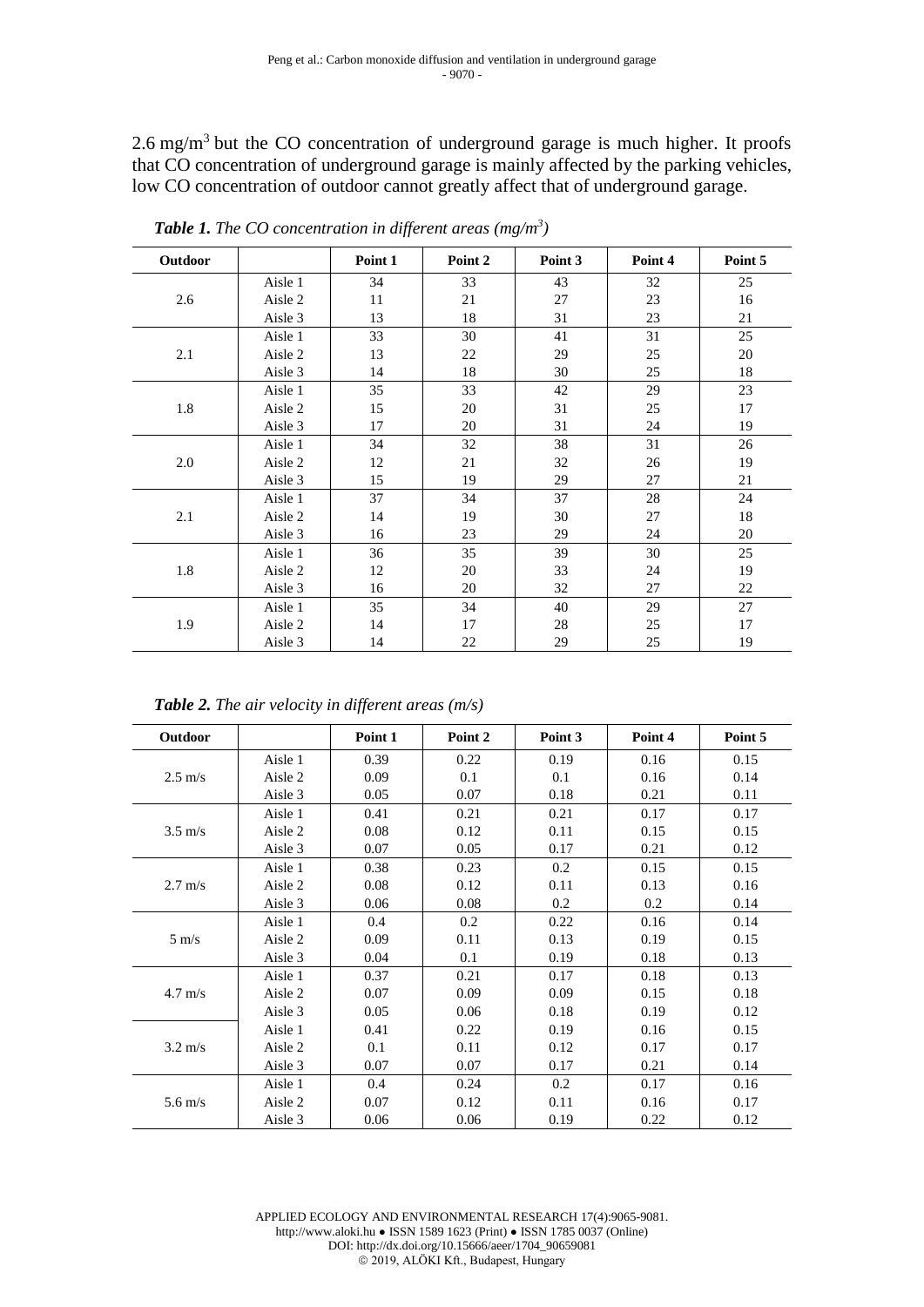With air velocity ranging from 2.5 to 5.6 m/s, the air flow of each measuring point is stable within 0.5 m/s. This fully demonstrated that the underground garage is a greatly sealed space. Although the environmental factor of outdoor has impact on airflow of underground garage, it affects the entrance and exit which are set as boundary in simulation more. Hence, it is just need change the parameter of boundary condition when simulate the air status of underground garage.

### *CFD numerical simulation*

### *(1) Governing equations*

The governing equations include the conservations of mass and momentum (Dokos, 2017; Su et al., 2019):

Conservation of mass:

$$
\frac{\partial P}{\partial t} + \frac{\partial(\rho \mu_x)}{\partial x} + \frac{\partial(\rho \mu_y)}{\partial y} + \frac{\partial(\rho \mu_z)}{\partial z} = 0
$$
 (Eq.2)

Conservation of momentum:

$$
U_j = \frac{\partial U_i}{x_j} = -\frac{1}{\rho} \frac{\partial \rho}{x_i} + \frac{\partial}{\partial x_i} (vt \frac{\partial U_i}{x_j} - U_i U_j)
$$
(Eq.3)

### *(2) Model selection*

There are many CFD models with different functions and applicable scopes.

There are some models can be selected in CFD, the function of each model is different and can be used in various industries. In terms of function, the models were summarized by Varga et al. (2017) standard K-epsilon (k-ε), Re-Normalisation Group (RNG) k-ε, and realizable k-ε. Among them, the standard k-ε model is chosen in our research. The two basic transport equations and the component transport equation of this model can be respectively expressed as:

$$
U_j \frac{\partial U_i}{\partial x_j} = \frac{\partial}{\partial x_j} \left( \frac{vt}{\sigma_k} \frac{\partial k}{\partial x_j} \right) + vt \left( \frac{\partial U_i}{\partial x_j} + \frac{\partial U_j}{\partial x_i} \right) \frac{\partial U_i}{\partial x_j} - \varepsilon
$$
(Eq.4)

$$
U_j \frac{\partial \varepsilon}{\partial x_j} = -\frac{\partial}{\partial x_j} \left( \frac{vt}{\sigma_k} \frac{\partial k}{\partial x_j} \right) + \frac{\varepsilon}{k} \left[ C_{\varepsilon 1} vt \left( \frac{\partial U_i}{\partial x_j} + \frac{\partial U_j}{\partial x_i} \right) \frac{\partial U_i}{\partial x_j} - C_{\varepsilon 2} \varepsilon \right]
$$
(Eq.5)

$$
\frac{\partial \mu_j}{\partial x_j} = \frac{\partial}{\partial x_j} D \frac{\partial C_i}{\partial x_j} - C_{\varepsilon 2} \varepsilon
$$
 (Eq.6)

where  $\mu_x$ ,  $\mu_y$  and  $\mu_z$  are the velocity component in the x, y and z directions, respectively  $(m/s)$ ; t is the time(s);  $\rho$  is the density (kg/m<sup>3</sup>); i and j are the serial number of the three directions and the 3D coordinates  $(i = 1, 2, 3; j = 1, 2, 3)$ ;  $U_j$  is the mean velocity of the three directions;  $\mu_i$  and  $\mu_j$  are the pulsating velocity components of different directions;  $V_t$  is turbulence viscosity coefficient;  $C_i$  is the per-unit CO concentration;  $S_i$  is the pollution source; D is the diffusion coefficient (m/s).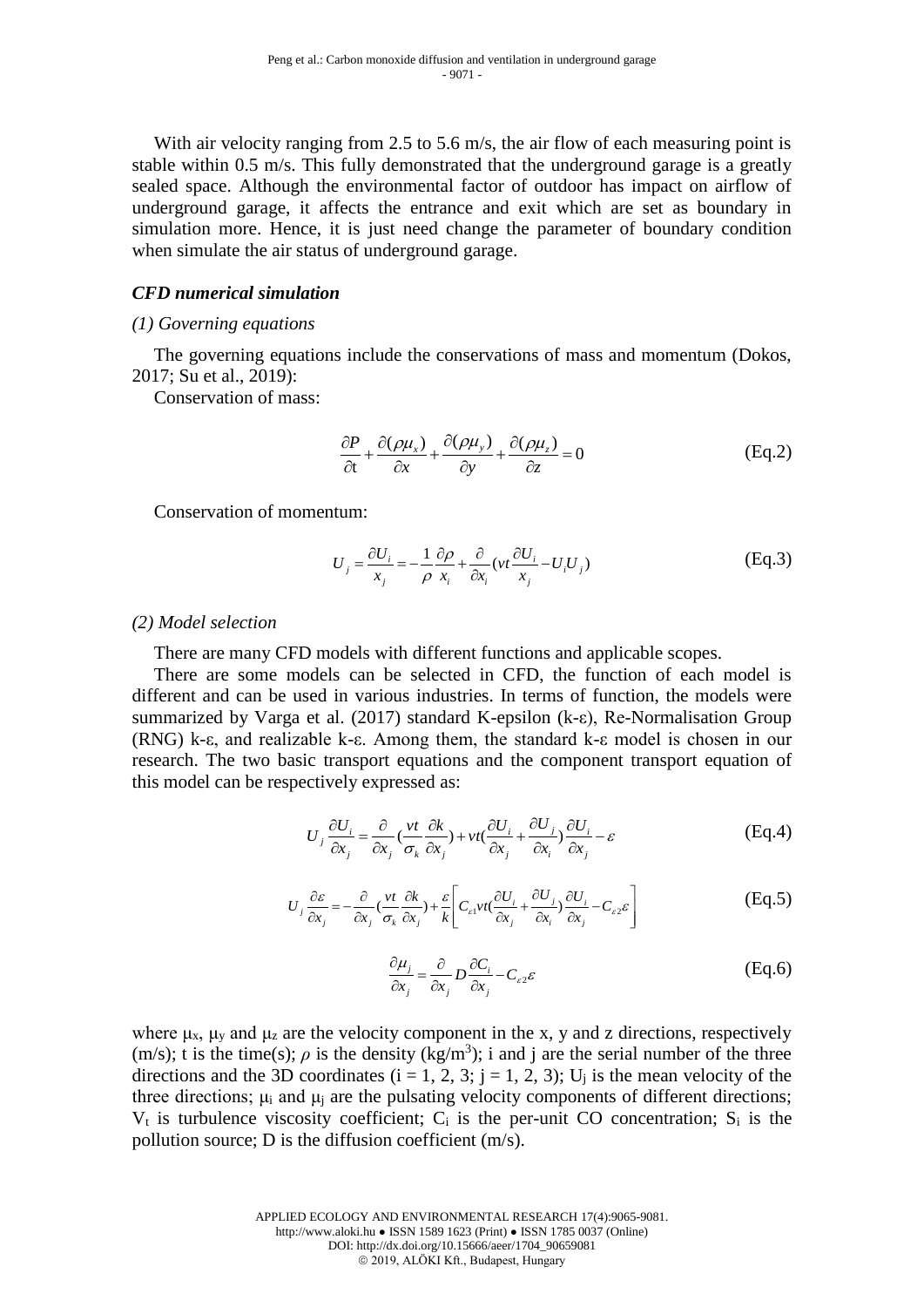### *(3) Computational domain and meshing*

Since its birth in 1953, numerical simulation has been steadily improved. In 1973, Bruce and Peaceman simulated the 1D unsteady and radial flow of the gas phase. With the rapid development of computer science, the CFD has proliferated rapidly to various industries. Considering its complex structure, the underground garage was simplified into a collection of regular geometric figures. The parking spaces and internal walls were treated as equal size rectangles, while the ventilation shafts were considered as equal size circles. The entire garage was meshed into 224,094 tetrahedral grids (*Fig. 7*).



*Figure 7. The grid model of the underground garage*

### *(4) Boundary conditions and gas components*

The entrance, the exit and the ventilation shafts were considered as velocity boundaries. The air velocity measured at such boundaries was 1 m/s in the experiment. The rectangles in the grid model, which represent the parking spaces, are set as pollution sources. The standard wall function was adopted.

The parameter of fluid (i.e. the gas components in underground garage) are necessary, owing to the use of the component transport equation in the simulation. The gas components be added were determined as  $CO$ ,  $CO<sub>2</sub>$ ,  $N<sub>2</sub>$ ,  $O<sub>2</sub>$  and water vapor. The parameter of each gas component was set to be same as the air, except CO and CO2, which is a source of pollution. The mass diffusivity of CO was obtained from the test:  $1.0368$  m<sup>2</sup>/h.

After defining the boundary conditions, the CO concentration and air velocity were simulated under natural ventilation. Since the breathing height of a person is about 1.5 m, the plane of "axis  $z = 1.5$  m" was selected to output the simulation results.

### **Results and discussion**

### *Validation and analysis*

The simulation results were verified against the data of field experiment, aiming to verify that they are not outliers.

### *(1) Validation of air velocity*

*Figure 8* shows the contour of the simulated air velocities and *Figure 9* presents the simulated air velocities of each aisle. Obviously, aisle 1, which is the closest to the entrance, had the fastest air velocity among all aisles. Besides, the air velocity decreased with the growth in the distance to the entrance. In aisles 2 and 3, the air velocities were stabilized between 0 m/s and 0.5 m/s.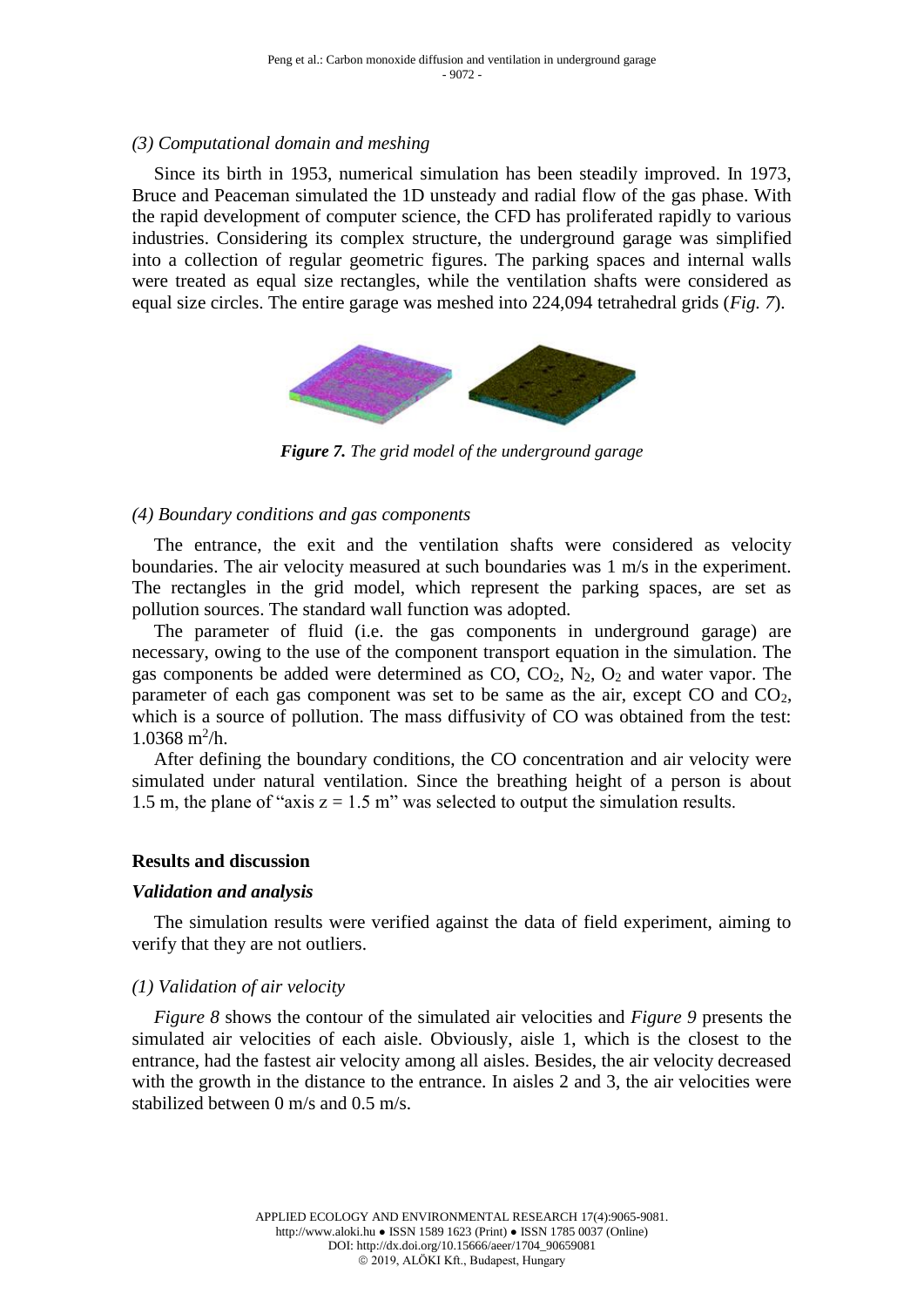

*Figure 8. Contour of air velocity (m/s)*



*Figure 9. Simulated air velocity of each aisle (m/s)*

*Figure 10* compares the simulated data and experimental data on the air velocity at each measuring point of each aisle. During the experiment, the air velocity of each aisle was measured at 12 points, which were arranged at an equal interval from the entrance to the exit. Distance on the transverse axis of the figures below is the distance between measuring point and wall of where secure channel located. Each experimental value was taken from the mean of five repeated measurements. As shown in *Figure 10*, the simulation error is obviously acceptable.

#### *(2) Validation of CO concentration*

The CO concentration of the underground garage was simulated under natural ventilation. The simulated results are shown in *Figures 11* and *12*.

During the field experiment, the CO concentration at each of the five measuring points of each aisle was measured at the five time points of 8 am, 10 am, 12 pm, 2 pm and 4 pm, and compared with the corresponding simulated value. The measured CO concentrations of each area and the rush hour CO concentrations at each measuring point are listed in *Tables 3* and *4*, respectively.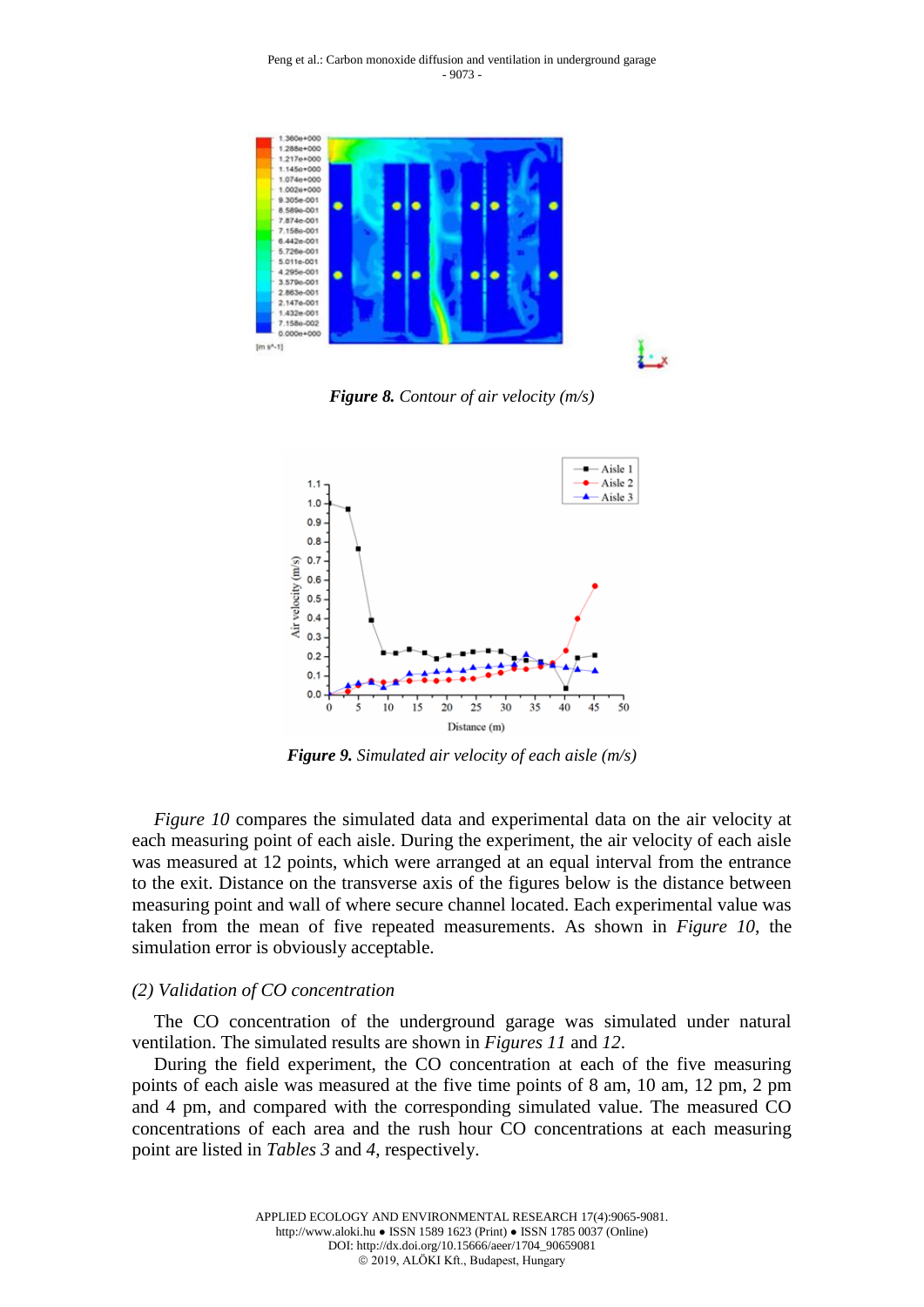

*Figure 10. Simulated air velocities vs. experimental air velocities*



*Figure 11. Contour of simulated CO concentration (mg/m<sup>3</sup> )*



*Figure 12. Simulated CO concentration of each aisle (mg/m<sup>3</sup> )*

In rush hour 8 am, 12 am, and 2 pm, the CO concentration in B and D increased obviously, but in A and C, the CO concentration changed slightly. This is because the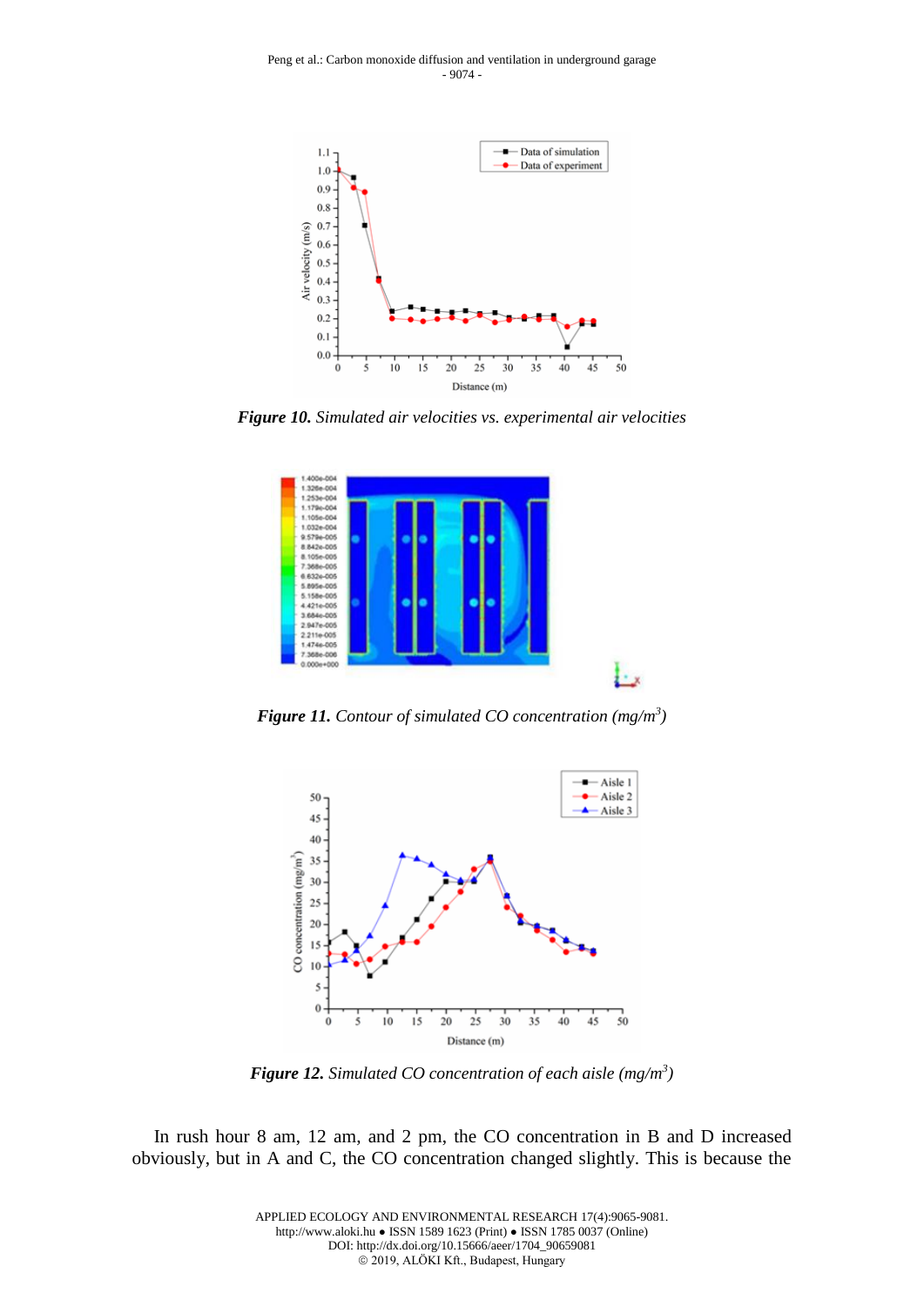area A and C is close to the outside and is easier to obtain the gas exchange. Area B is the pollution source and the CO concentration in area B that consists of three aisles is major object in the analysis. By comparing the data from *Tables 3* and *4*, it is obtained that in the underground garage, the CO concentration of measuring points will be affected by the inlet and outlet. Hence, the CO is mainly distributed in center underground garage which means the max CO concentration appears in this area.

| <b>Areas</b> | 8am          | 10am | 12 <sub>pm</sub> | 2 <sub>pm</sub> | 4 <sub>pm</sub> |
|--------------|--------------|------|------------------|-----------------|-----------------|
| $\mathbf{L}$ | ∽<br>. L . J | 15   | 20               | 10              | ∠⊥              |
| в            | 42           | 32   | 40               | 44              | $\sim$<br>31    |
| C            | 14           | 13   | 15               | 14              | $1^{\circ}$     |
| , ו          | 40           | 32   | 38               | 42              | 33              |

*Table 3. The CO concentration in different areas (mg/m<sup>3</sup> )*

*Table 4. The rush hour CO concentration at each measuring point (mg/m<sup>3</sup> )*

| <b>Areas</b> | Point 1 | Point 2 | Point 3 | Point 4 | Point 5 |
|--------------|---------|---------|---------|---------|---------|
| Aisle 1      | 35      | 33      | 40      | 30      | 25      |
| Aisle 2      | ιэ      | 20      | 30      | 25      | 18      |
| Aisle 3      |         | 20      | 30      | 25      | 20      |

As can be seen in *Table 4*, the CO concentration was higher in aisle 1 than in the other two aisles. The CO level in aisle 1 was above the required level of 30 mg/m<sup>3</sup>, indicating that more fresh air should be introduced to this aisle. The simulated and experimental data of the three aisles are compared in *Figures 13–15*.

The above figures show that the simulated data of each aisle deviated from the experimental data by only 5~20%, far lower than the allowable error (20%) for engineering application. Thus, the simulation results are proved as valid.



*Figure 13. Simulated CO concentrations vs. experimental CO concentrations in aisle 1*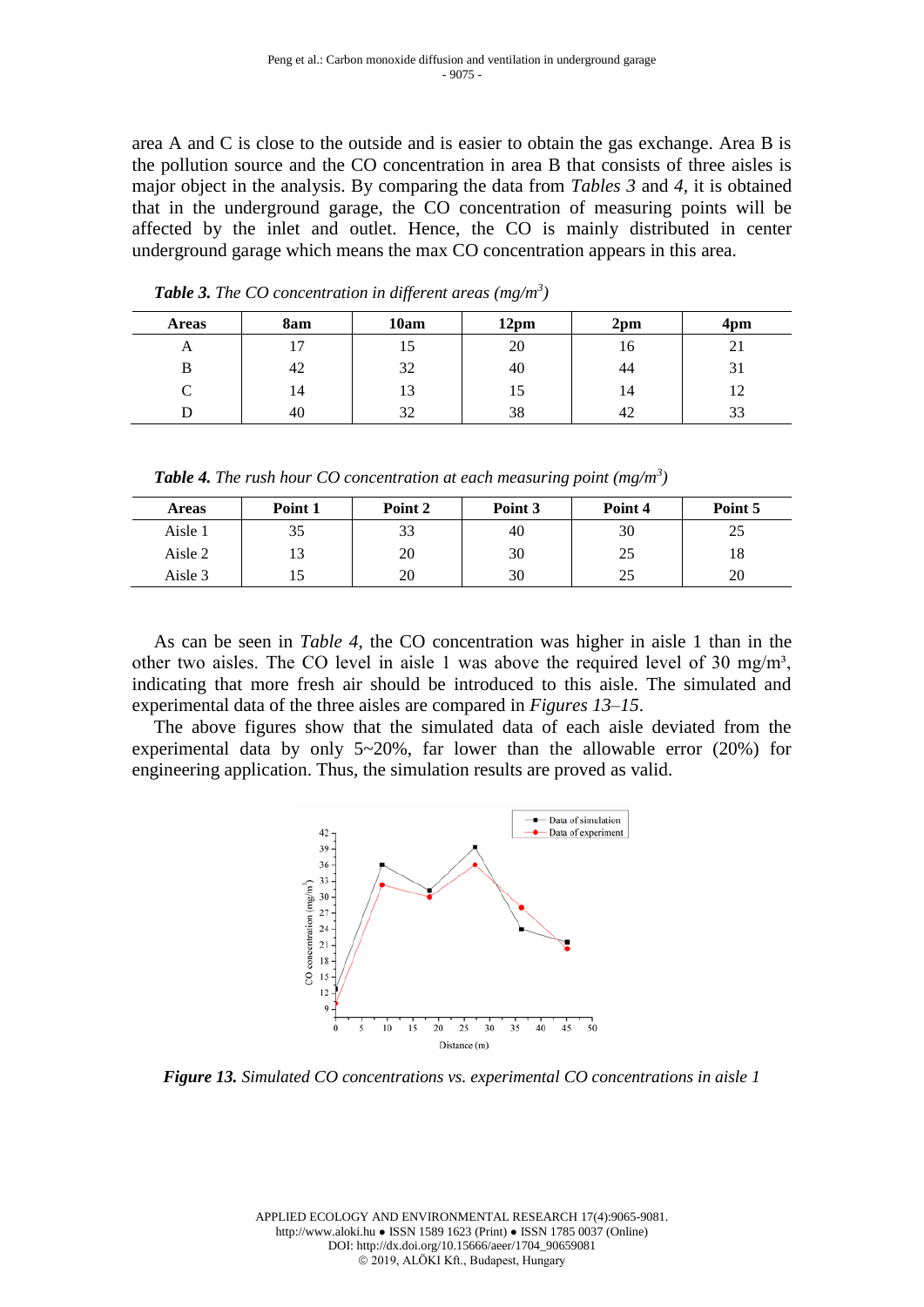

*Figure 14. Simulated CO concentrations vs. experimental CO concentrations in aisle 2*



*Figure 15. Simulated CO concentrations vs. experimental CO concentrations in aisle 3*

#### *Discussion of the ventilation plan*

The key to mechanical ventilation lies in the wind volume, which is positively correlated with the running time of the fan. If the fan works continuously for the entire day, the pollutants can absolutely be emptied, leading to a better air quality. However, the prolonged operation of the fan will produce lots of noises and consumes much energy and money. Thus, it is very important to determine the running time of the fan.

The simulated data show that the CO concentration in most areas of the garage was below the required level of 30 mg/m<sup>3</sup>, except the central part. Besides, aisle 1 had a higher CO concentration than the other aisles. Therefore, the next step is to simulate the operation of fan 3#, which is responsible for ventilating aisle 1. The running time of the fan was determined by the air volume needed to maintain the air quality in the garage:

$$
G = \frac{3600M}{C_2 - C_1}
$$
 (Eq.7)

where *M* is the CO volume;  $C_2$  is the maximum CO concentration;  $C_1$  is the minimum CO concentration. *M* can be calculated as: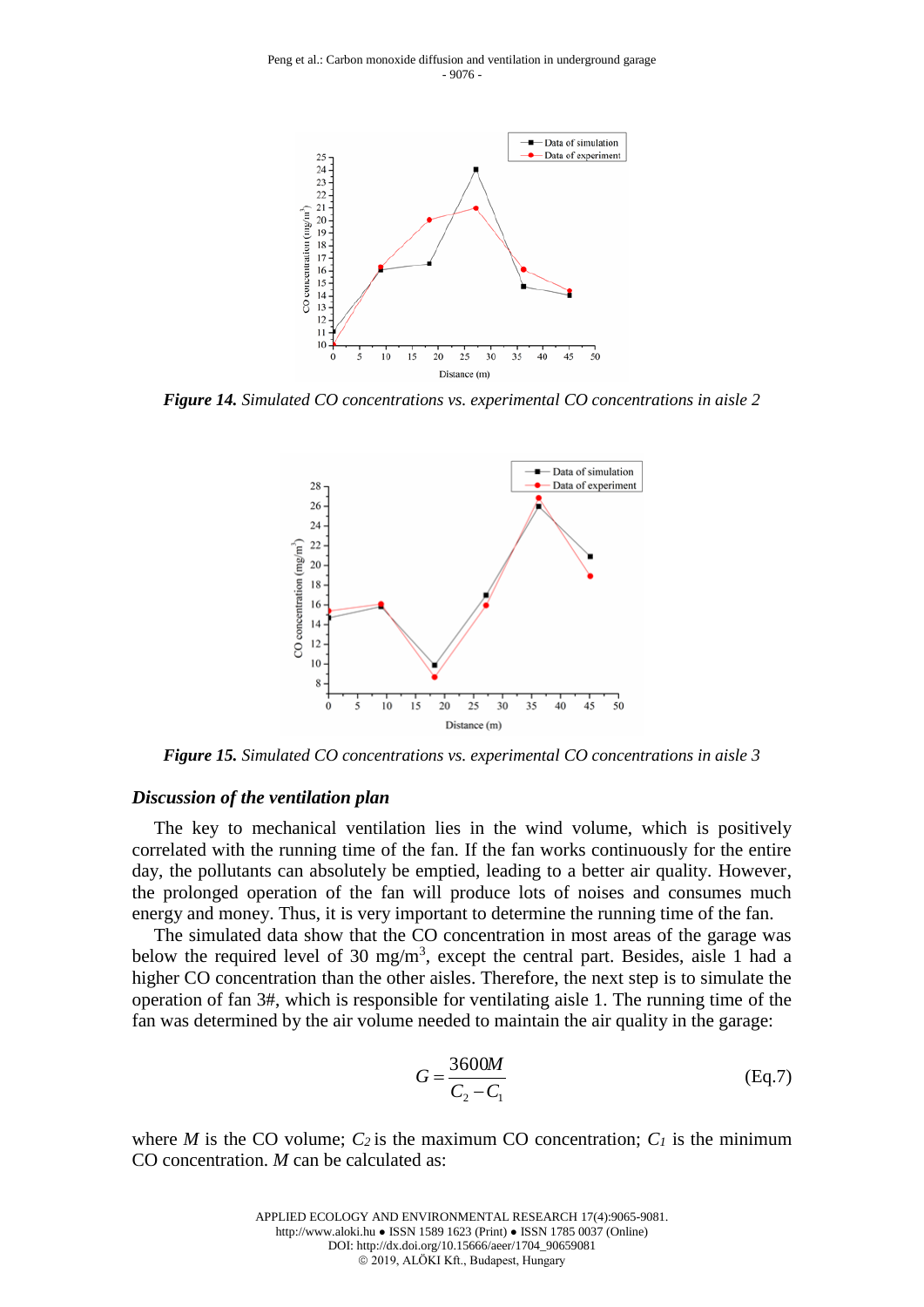$$
M = n \times r \times q \times t \tag{Eq.8}
$$

where *n* is the number of cars; *r* is the frequency of cars entering the garage; *q* is the CO volume released per car; *t* is the operating time of each car in the garage. The value of M was calculated as 5,304 g and the air volume needed to maintain the air quality in the garage was determined as  $53,040 \text{ m}^3$ .

The running time was set empirically to 20 min, three times per day in the rush hours, for the following reasons: the CO concentration under natural ventilation is only slightly above the required level; it is unknown how long the fan must run before the CO concentration falls below the required level. Moreover, the outlet of the fan was set as the velocity boundary with the velocity of  $6 \text{ m/s}$ . Under these conditions, the author performed a simulation on the mechanical ventilation and analyzed whether the CO concentration can meet the required level in rush hours. The simulated CO concentrations are illustrated in *Figures 16* and *17*.

As shown in the figures above, when the fan ran for 20 min, the CO concentration of the whole garage was controlled effectively, except for some points in aisle 1  $($  > 30 mg/m<sup>3</sup>). Thus, the running time of the fan was extended to 30 min each time for another simulation. The simulated CO concentrations are displayed in *Figures 18* and *19*.

The above figures show that, when the fan ran for 30 min, the CO concentration of each aisle was controlled below the required level. The airflow of one fan in operation is different from that of several fans operating together. However, it is unnecessary to turn on all the fans in the garage at the same time, because the CO concentration is only slightly above the required level. Considering that aisle 3 had denser CO than aisle 2, the author continued to simulate the CO concentration in the garages with fan 3# (aisle 1) and fan 4# (aisle 3) running for 10 min, three times a day in the rush hours. The simulated CO concentrations are displayed in *Figures 20* and *21*.



*Figure 16. The contour of CO concentration (20 min; 1 fan)*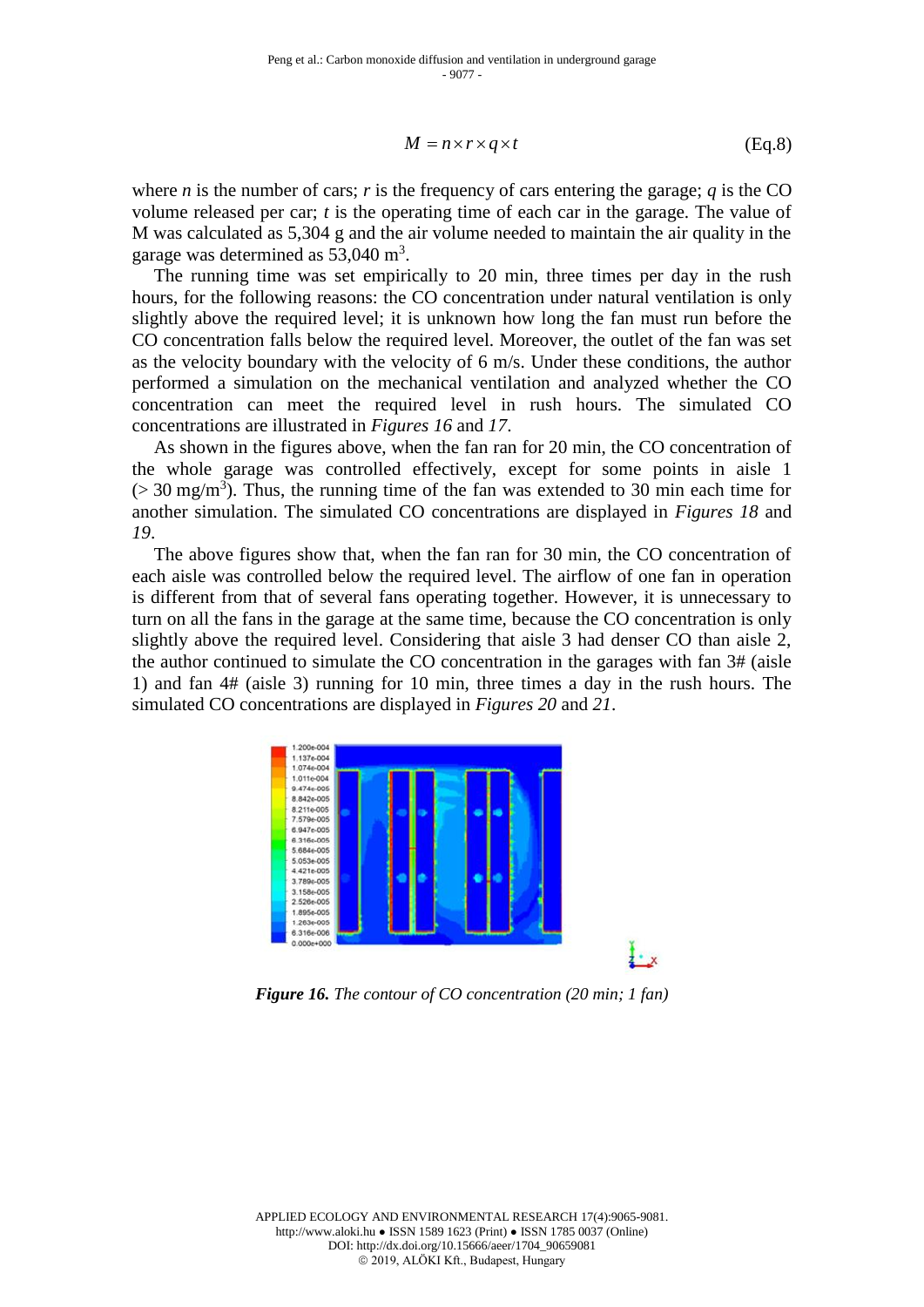

*Figure 17. The CO concentration of each aisle (20 min; 1 fan)*



*Figure 18. The contour of CO concentration (20 min; 1 fan)*



*Figure 19. The CO concentration of each aisle (30 min; 1 fan)*

APPLIED ECOLOGY AND ENVIRONMENTAL RESEARCH 17(4):9065-9081. http://www.aloki.hu ● ISSN 1589 1623 (Print) ● ISSN 1785 0037 (Online) DOI: http://dx.doi.org/10.15666/aeer/1704\_90659081 2019, ALÖKI Kft., Budapest, Hungary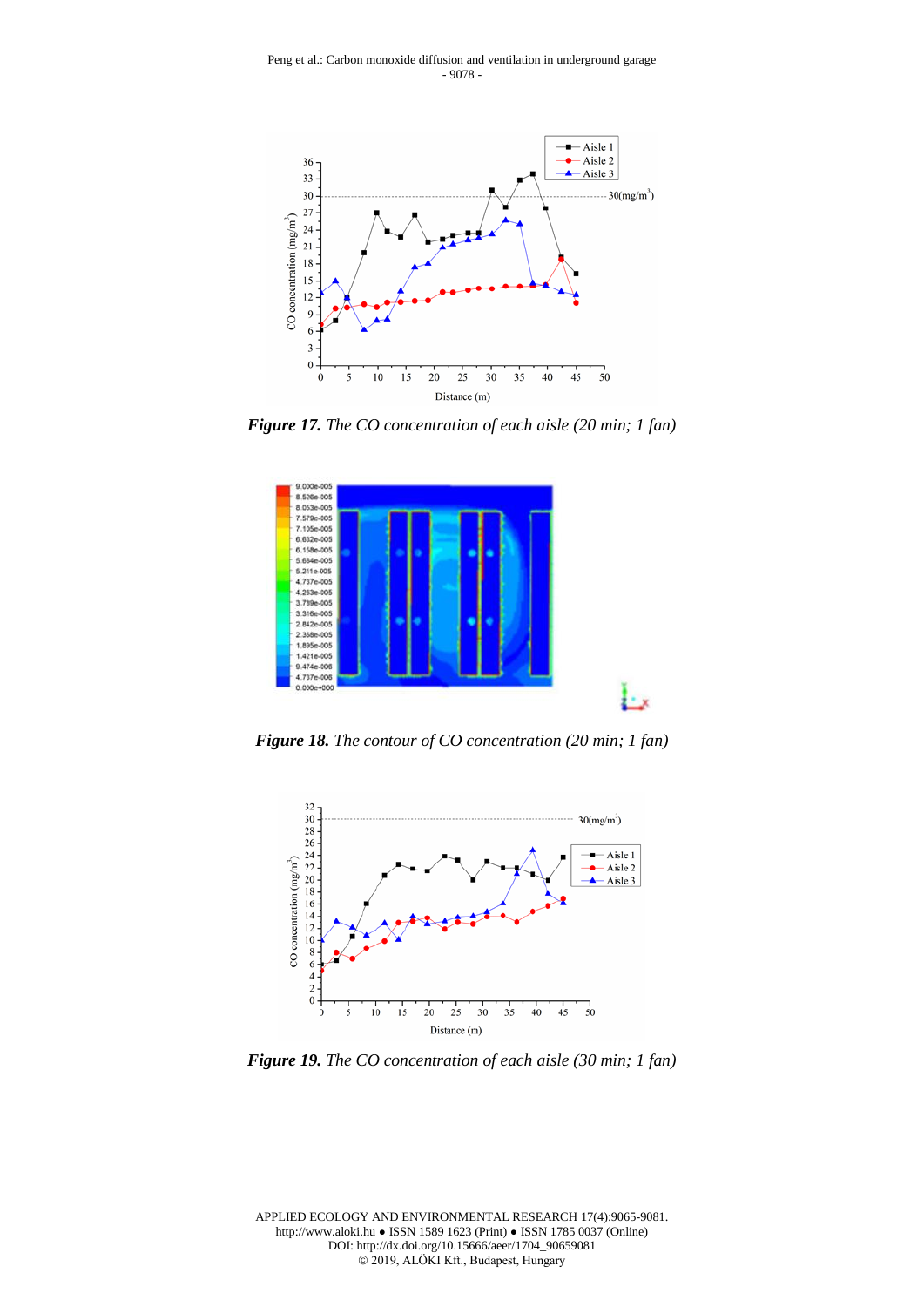

*Figure 20. The contour of CO concentration (10 min; 2 fan)*



*Figure 21. The CO concentration of each aisle (10 min; 2 fan)*

As can be seen from the above figures, when the two fans ran 10 min together, the CO concentration of each aisle was below the required level, indicating the two-fan ventilation plan is satisfactory. The same ventilation effect can also be achieved through the simultaneous operation of 3 or 4 fans for a shorter time. The three-fan or four-fan ventilation plans were not considered because they must be noisier and costlier than the two-fan ventilation plan. Moreover, according to the nameplate of the fans, the power of each fan is about 24 kw, it means that this ventilation scheme can save about  $1.44 \times 10^4$  kJ electricity power comparing with another scheme.

Compared with other studies about ventilation in underground garage, the method used in this paper that combining field experiment and simulation is more convenient and effective. In practical cases, more measurements make the analysis more accurate. However, measuring at the necessary area and using the measuring data into the simulation, then carrying out analysis with the finite element method is simpler and effective. Although error of numerical simulation cannot be avoided, confine it in a low range by optimizing the grid and choosing an appropriate algorithm can solve this problem.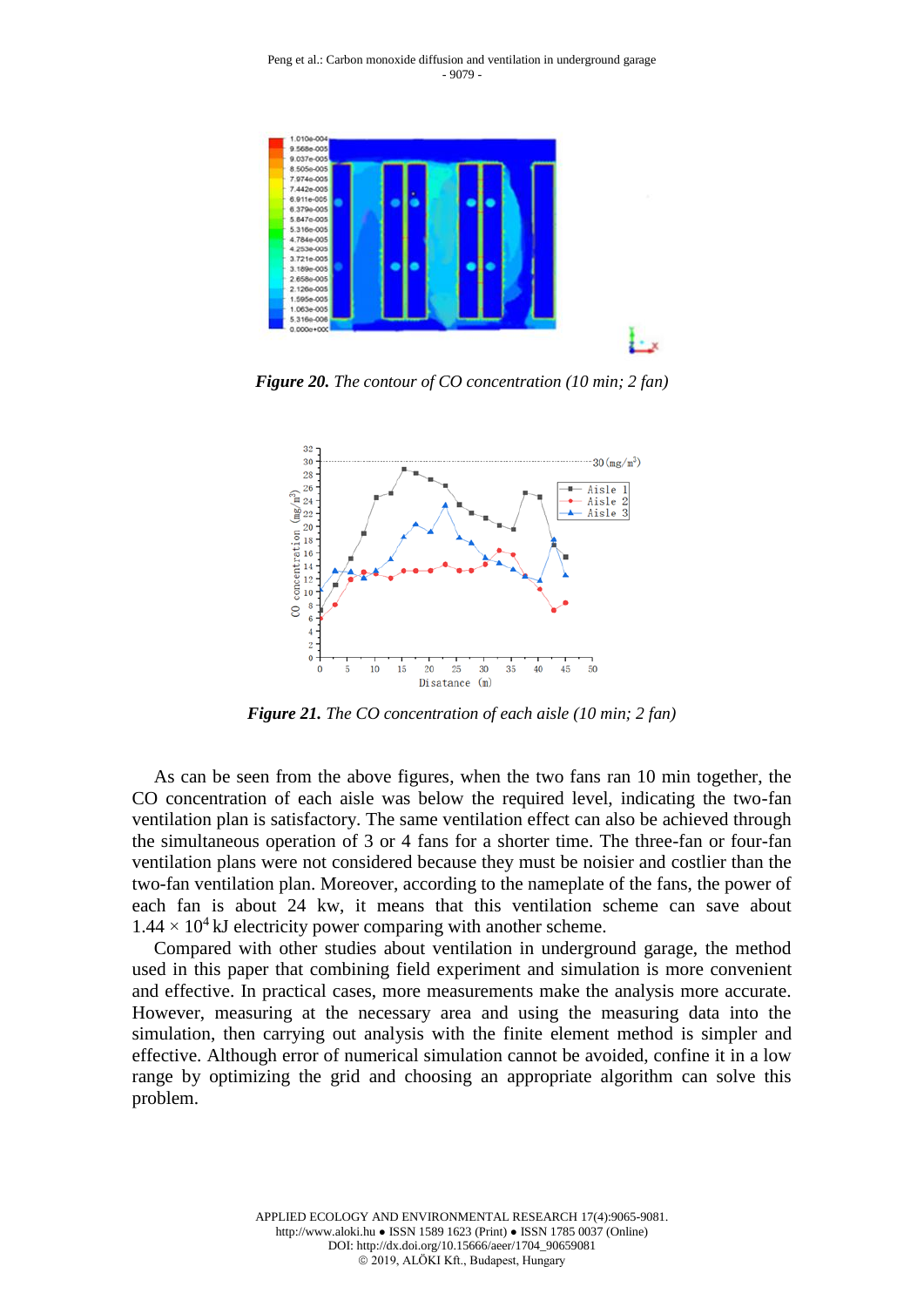#### **Conclusions**

This paper combines numerical simulation with field experiment to study the pollutant diffusion and ventilation of an underground garage. Firstly, a numerical model was established to explore the diffusion features of pollutants under natural ventilation, and several ventilation plans were designed. After that, the flow field of the garage was investigated with the entrance, exit and ventilation shafts being considered as velocity boundaries, the air in the garage as an incompressible fluid, and the state of air flow as a turbulent flow. The simulated results show that the CO concentration of the garage was slightly above the required level  $(30 \text{ mg/m}^3)$ .

Considering the rated capacity of each exhaust fan, the first ventilation plan was designed to let one fan run for 20 min, three times a day in the rush hours. This plan was found to lower the CO concentration, but not below the required level. Thus, the second plan was designed to increase the running time to 30 min per time. The simulation results show that the second plan reduced the CO concentration in each aisle below the required level, indicating that this plan is satisfactory. Similarly, the third plan was simulated with two fans running together for 10 min per time, and proved satisfactory as well. This plan is enough for the ventilation of the garage because the three-fan or fourfan ventilation plans must be even noisier and costlier. The second and third ventilation plans were further compared. The third plan, i.e. the two-fan plan, was selected as the optimal ventilation plan, because it consumed 33% fewer power.

**Acknowledgements.** This research is supported by Applied Basic Research Program of Sichuan Province (Grant No.: 2019YJ0352).

#### **REFERENCES**

- [1] Bai, Y., Zeng, Y., Zhang, X., Yan, X., Ruan, L., Zhou, X. (2016): Numerical and experimental study on the flow field induced by a train urgently speeding to the rescue station. – Tunnelling & Underground Space Technology 58: 74-81.
- [2] Bascompta, M., Castanon, A. M., Sanmiquel, L. (2016): A GIS-based approach: influence of the ventilation layout to the environmental conditions in an underground mine. – Journal of Environmental Management 182: 525-530.
- [3] Buckley, M. P., Veron, F. (2017): Airflow measurements at a wavy air–water interface using PIV and LIF. – Experiments in Fluids  $58(11)$ : 161.
- [4] Chen, G. (2001): Determination and control of ventilation at underground garage. Heating, Ventilating & Air Conditioning 32(1): 62-63.
- [5] Choi, J., Hur, N., Kang, S., Lee, E. D., Lee, K. B. (2013): A CFD simulation of hydrogen dispersion for the hydrogen leakage from a fuel cell vehicle in an underground parking garage. – International Journal of Hydrogen Energy 38(19): 8084-8091.
- [6] Dokos, S. (2017): Fluid Mechanics. Modelling Organs, Tissues, Cells and Devices. Springer, Berlin.
- [7] Hong, K., Wang, X., Zhou, Z., Zhou, S. (2010): Influence of branch tunnels on CO diffusion simulation of main underground powerhouse construction ventilation. – International Conference on Biomedical Engineering and Informatics 7: 2654-2657.
- [8] Kierat, W., Bivolarova, M., Zavrl, E., Popiolek, Z., Melikov, A. (2018): Accurate assessment of exposure using tracer gas measurements. – Building & Environment 131: 163-173.